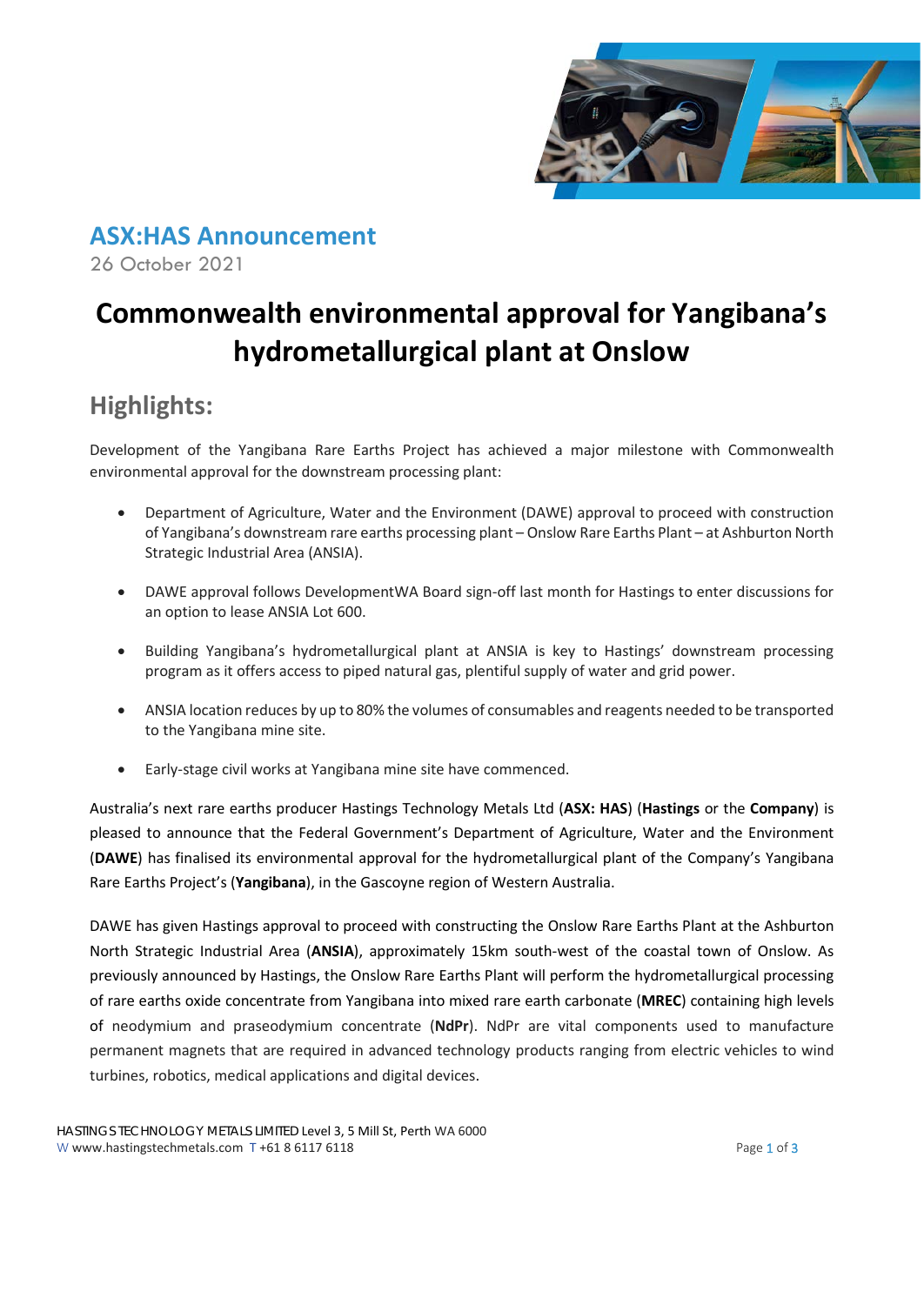

ANSIA has been identified by the WA Government as a location suitable for strategic industrial developments, a position now further endorsed by the DAWE approval for Yangibana. Construction of the hydrometallurgical plant is due to begin in 2022, after the completion of early works at Yangibana mine site and in line with Hastings' target to produce its first MREC in early 2024.

**Commenting on Commonwealth environmental approval for construction of Yangibana's hydrometallurgical plant, Hastings Technology Metals Executive Chairman Charles Lew said:**

"*This is a significant milestone for our Yangibana Rare Earths Project and further endorses Hastings' decision last year to decouple the processing plant from the Yangibana mine site. The Commonwealth environmental approval will allow Hastingsto construct the Onslow Rare Earths Plant for a full production rate of 15,000 tonnes of MREC per annum, unlocking the high-quality and NdPr-rich rare earths carbonate that we will produce at Yangibana.* 

*"Importantly, the Commonwealth approval is another positive step in Hastings' journey to become Australia's next rare earth producer. Debt financing talks are advancing well and scheduled for conclusion before the end of this year and early stage civil works at the Yangibana mine site are in progress."*



Figure 1: Location of ANSIA highlighting the site chosen for the Onslow Rare Earths Plant.

HASTINGS TECHNOLOGY METALS LIMITED Level 3, 5 Mill St, Perth WA 6000 W www.hastingstechmetals.com  $T + 61 8 6117 6118$  example 2 of 3